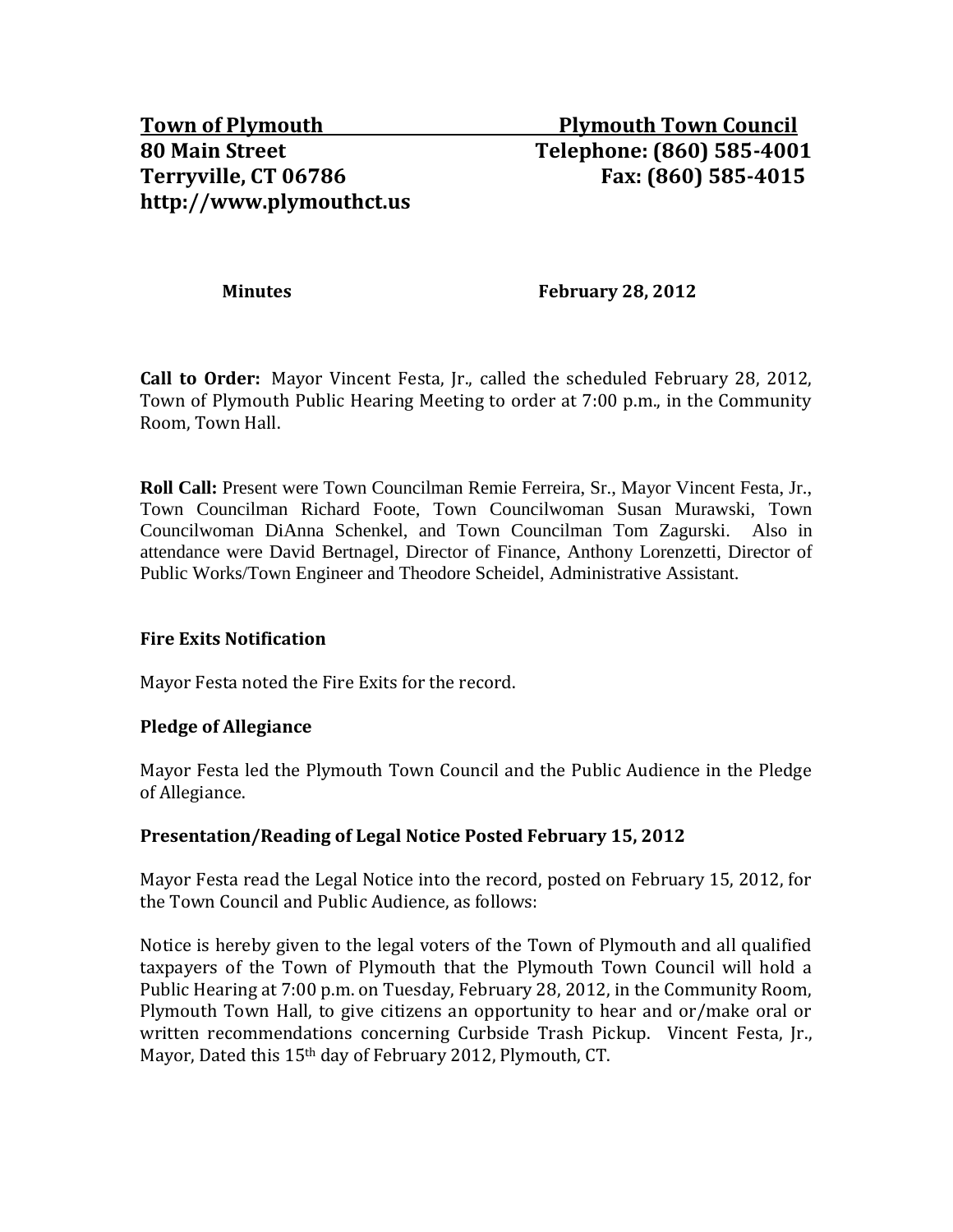# **Town of Plymouth Public Hearing February 28, 2012 Page Two of Fifteen Pages**

## **Presentation/Reading of Legal Notice Posted February 15, 2012 Cont'd.**

Mayor Festa stated that he would not limit anyone from speaking this evening at the Public Hearing and requested that everyone be courteous and allow everyone in the Public Audience to speak one time (watching the length of time the first go round) before coming back to speak a second time.

#### **Presentation on Curbside Trash Pickup**

Theodore Scheidel, Administrative Assistant, stated that the Town Staff was in attendance this evening to make a presentation for Automated Curbside Municipal Solid Waste Collection. He further stated that the previous Town Council (including some of current Town Council members who had been reelected) had requested Staff to go out to bid so that the real cost of Automated Collection and the impact on the Budget would be known.

Theodore Scheidel stated that the Town had gone out to bid and that the Council would be asked to take the information into consideration and take it to Referendum so that everyone in Town would have a final say on the matter.

Theodore Scheidel stated that they were asking for consideration of the Automated Curbside Municipal Solid Waste Collection for several reasons. He further stated that the Town had secured a very favorable bid for collection from CWPM, who were present this evening and available to answer questions.

Theodore Scheidel stated that the bid price from CWPM was \$347,820.00 held firm for five years and included \$54,000.00 for each of the five years for the purchase of the Automated Bins.

Theodore Scheidel stated that secondly, the Town had seen a very successful recycling initiative by going with the Automated Recycling. He further stated that to date, recycling had increased in the Town by 110 percent and continues to grow monthly as the previous year's figures come in, prior to the start date of September. Theodore Scheidel stated that residential response to Automated Recycling has been great and very helpful to the financial situation because for every ton of collected recyclables the Town saves \$62.50.

Theodore Scheidel stated that the Town was a member of Bristol Resource Recover Facility (BRFOC) and the Tunxis Recycling Operating Committee (TRROC) and that on Friday they would be voting to eliminate all tipping fees, which were \$20.00 per ton and \$64.50 for MSW and that becomes \$62.50 and so the Town was pushing recycling to save \$42.50, however now we are saving \$62.50, which was even better.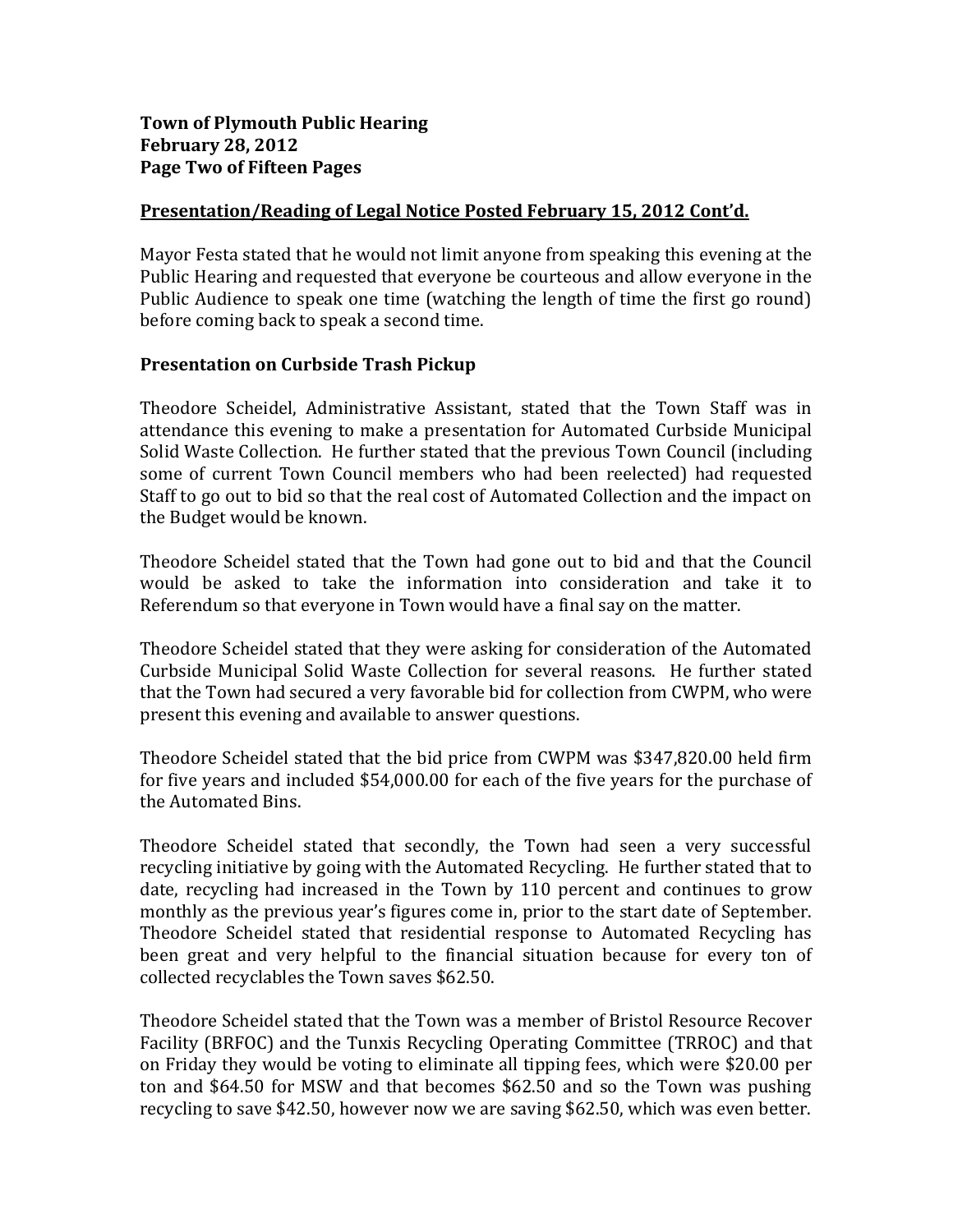# **Town of Plymouth Public Hearing February 28, 2012 Page Three of Fifteen Pages**

## **Presentation on Curbside Trash Pickup Cont'd.**

Theodore Scheidel stated that because of the initiatives of the newly formed Blight Committee, Automated Collection was reducing Blight, noting that they go hand-inhand, especially because of all the multiple dwellings in Plymouth. He further stated that the alternative would be to have dumpsters in front of all the multiple family dwellings.

Theodore Scheidel stated that the Blight Committee had some early success with the Recycling, helping out in itself; with cleaning up some of the properties and that the Town felt that this initiative would help even more.

Theodore Scheidel stated that changes and renovations would have to be made soon to the Transfer Station and that new equipment would have to be purchased to replacing the current aging equipment at an expense to the Town.

Theodore Scheidel stated that BRFOC and TRROC would verify to the Town that the Department of Energy and Environmental Protection (DEEP) was always tweaking their regulations, which also is an expense to the Town down the road. He further stated that the Transfer Station would remain open twice a week for demolition, metal, bulky waste, tires, oil, etc.

Theodore Scheidel stated that he could not, in all fairness, provide an honest answer for the cost of the upkeep and repair at the Transfer Station noting that the Town had seen figures of \$700,000.00 in the original Bond issue, \$70,000.00 if the Town were to replace some of the equipment immediately. He further stated that if it were put over five years it was clear how that would eat into the savings that would be attained. Ted Scheidel further stated that it could be more than that and at some point in time DEEP would force the Town to get higher recyclable collections and that they would put it with grants with hard rules. He further stated that this would probably occur in five to ten years so the Town still had time. Ted Scheidel stated that if this initiative didn't pass, some changes would have to be made and that they could become costly.

Anthony Lorenzetti stated that the CWPM bid had a five-year base period with alternate periods and that as part of the bid they provided a proposal to provide containers, which would be paid for monthly over a period of five years. He further stated that some of the options that had been included were twice a year bulk and to have an open drop off period at the Transfer Station.

Anthony Lorenzetti stated that they had provided a color chart of the possible colors for the bins.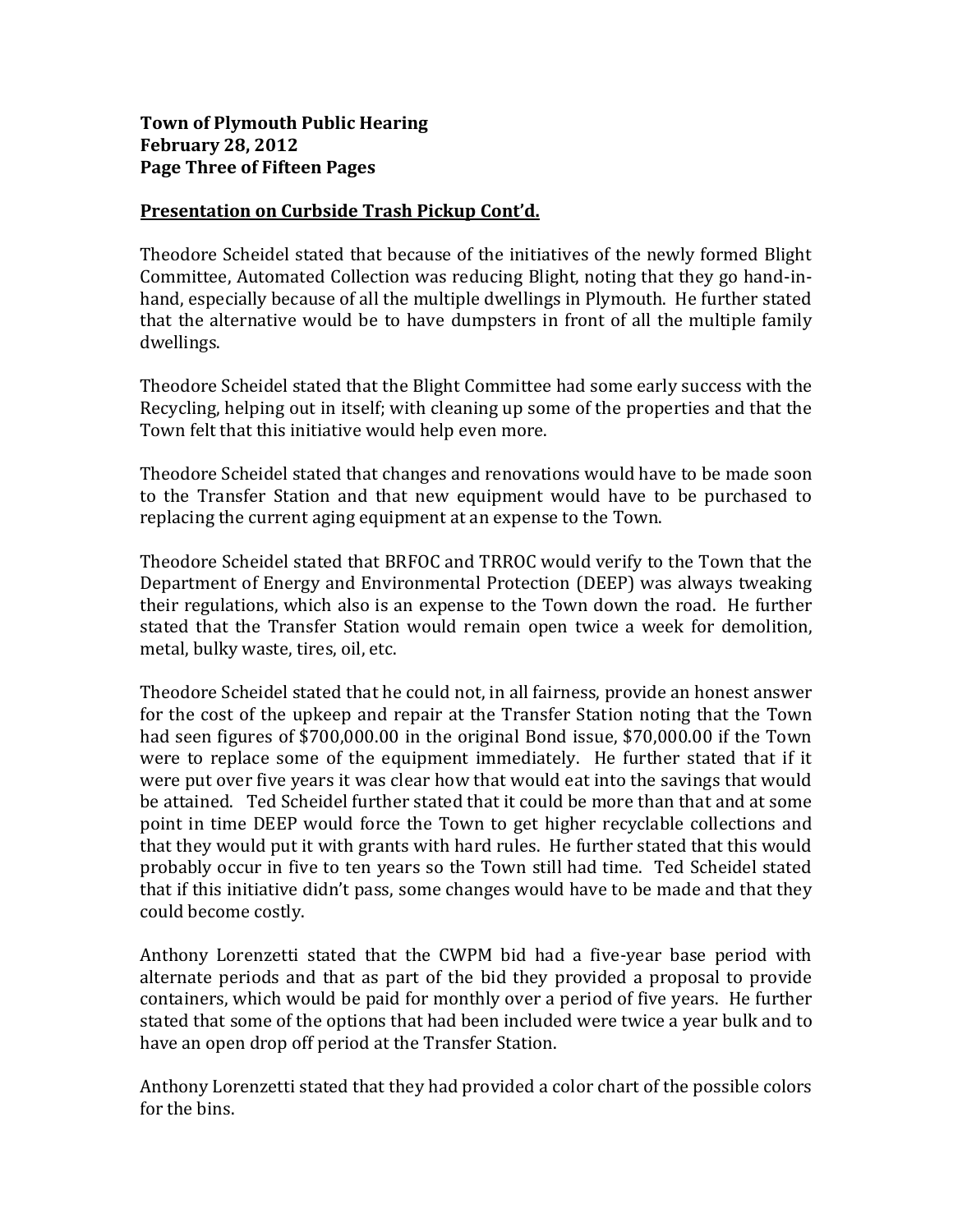# **Town of Plymouth Public Hearing February 28, 2012 Page Four of Fifteen Pages**

# **Presentation on Curbside Trash Pickup Cont'd.**

Anthony Lorenzetti stated that having a program on board, such as this one, that at some point the Town would be able to negotiate a long term disposal agreement for Municipal Solid Waste and that a means of doing collection with our control would be something that would make the Town (in the long run) competitive in terms of being able to market where its waste products go.

Anthony Lorenzetti read a section from the Proposal into the record, noting that the Council had previously received the package/information.

David Bertnagel stated that he estimated the Town would need approximately a \$310,000.00 increase in the Operating Budget of the Solid Waste portion of the Public Works. He further stated that a 4.45 mill rate increase would occur as a result of this program if it were approved for the 2012/2013 Budget.

David Bertnagel stated that under the five-year contract, in 2016/2017, 2017/2018, there would be a \$40,000.00 decrease each year so that in essence, as the containers were paid off there would also be a total decrease in the program itself.

Taking a conservative approach, David Bertnagel stated that people currently traveling to the Transfer Station travel approximately 3.5 miles per week, each way, for a total of seven miles. He further stated that the annual cost of that times 52 weeks per year would be 364 miles per year and using 18 miles per mile/per gallon of gasoline divided by 18 comes to 22.2 of gas that a person would use per year. David Bertnagel stated that multiplying the 22.2 times \$3.25 per gallon for gas (noting that was a lower amount than the actual price of gasoline currently) gives a cost of approximately \$65.00 per year. He further stated that the new average assessments rate was \$140,000.00 for the average house and that would equate to \$63.00 for the average person/average household paying for the program. He further stated that for the most part it looked like a wash. David Bertnagel stated that the average amount for private curbside pickup was \$45.00 to \$65.00 per quarter or \$180.00 to \$260.00 annually.

# **Public Comment**

David Goodwin, 149 Schroback Road, Plymouth, stated that the figure Theodore Scheidel had given out was approximately \$347,000.00 for the year for the next five years, but then David Bertnagel equated that to a .45 mils and that was being said that there would no other increases in the Town Budget going forward and that was a big concern of his.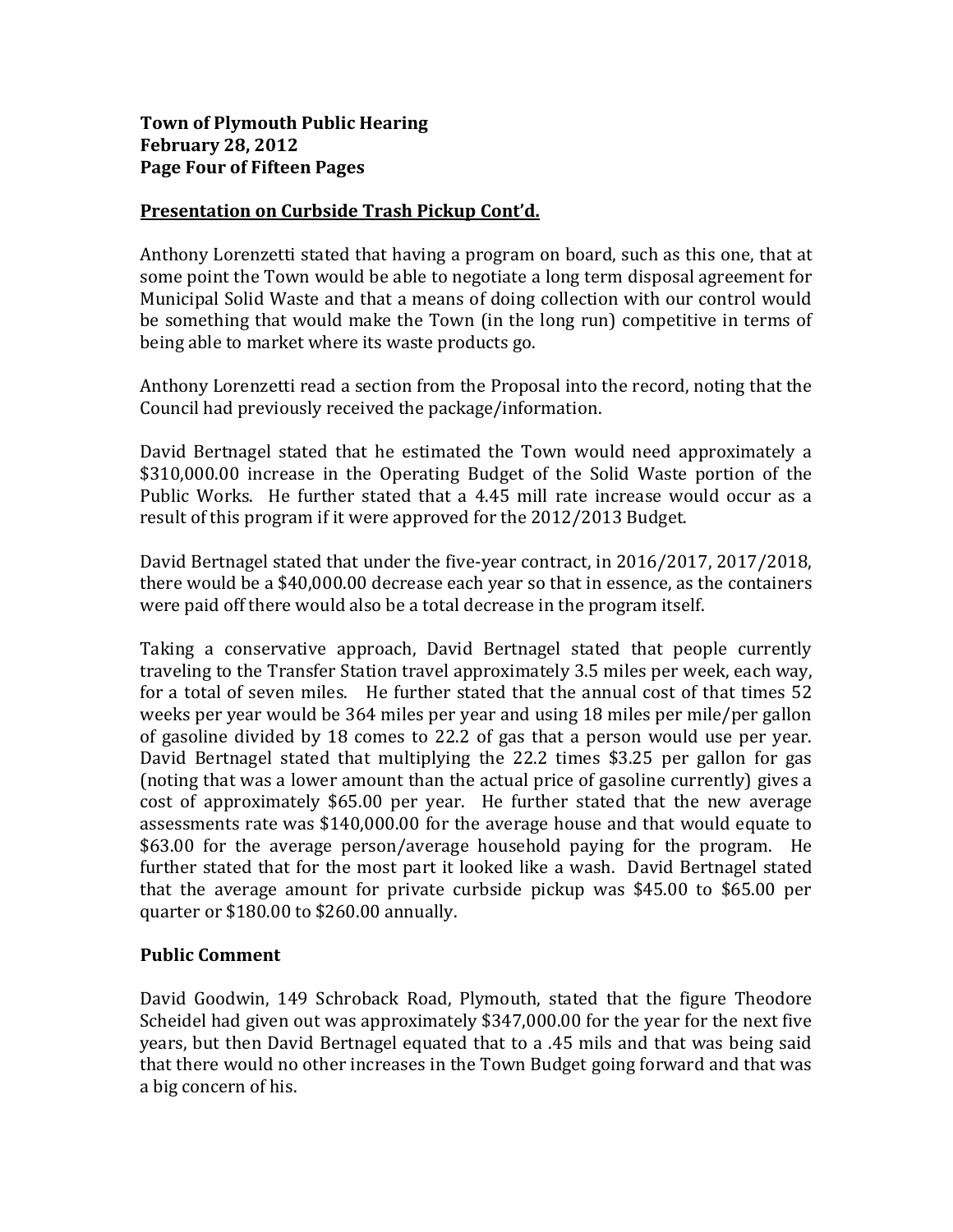# **Town of Plymouth Public Hearing February 28, 2012 Page Five of Fifteen Pages**

## **Public Comment Cont'd.**

David Goodwin stated that going back to the \$347,000.00 per year by five years was roughly \$1.5 million dollars so was the Town saying that with repairing the current Transfer Station (he had heard figures of \$700,000.00 and \$70,000.00) on an annual basis or was that just to get it up and running so that it would run for another five or ten years.

Theodore Scheidel stated that the answer was no, it was not reoccurring.

David Goodwin stated so one shot of \$750,000.00 gets the Town to where it wants to be and that the Town draws figures and he was just trying to pick up what the figures were.

Theodore Scheidel stated that there was a little bit more to the whole thing, but that was true.

David Goodwin stated that he was a little skeptical to the assumptions that if we had Curbside, along side our Curbside Recycling, we would increase recycling and that he would tend to think it was just the opposite and that right now he has two bins he could throw whatever into; less discipline than as opposed to just putting…..

Theodore Scheidel stated that BRFOC and TRROC had the figures for the other towns and that he, himself, was familiar with Burlington, and that it happens exactly the opposite of what David Goodwin was saying.

Theodore Scheidel stated that when the bins were side-by-side, recycling increases for several reasons.

Theodore Scheidel stated that there was a lot of room in the solid waste bin, but only such much room and it forces a person to recycle, but the figures do show in every town that does it, that because of single stream recycling, the garbage goes down and the recycling goes up and it doesn't happen the way David Goodwin thought it would.

David Goodwin stated that at his house, his wife was thrilled that she could put more stuff in the new big blue bucket and it had increased, but because they went from a little tub that they had to stick three or four out to the curb to something that could handle something.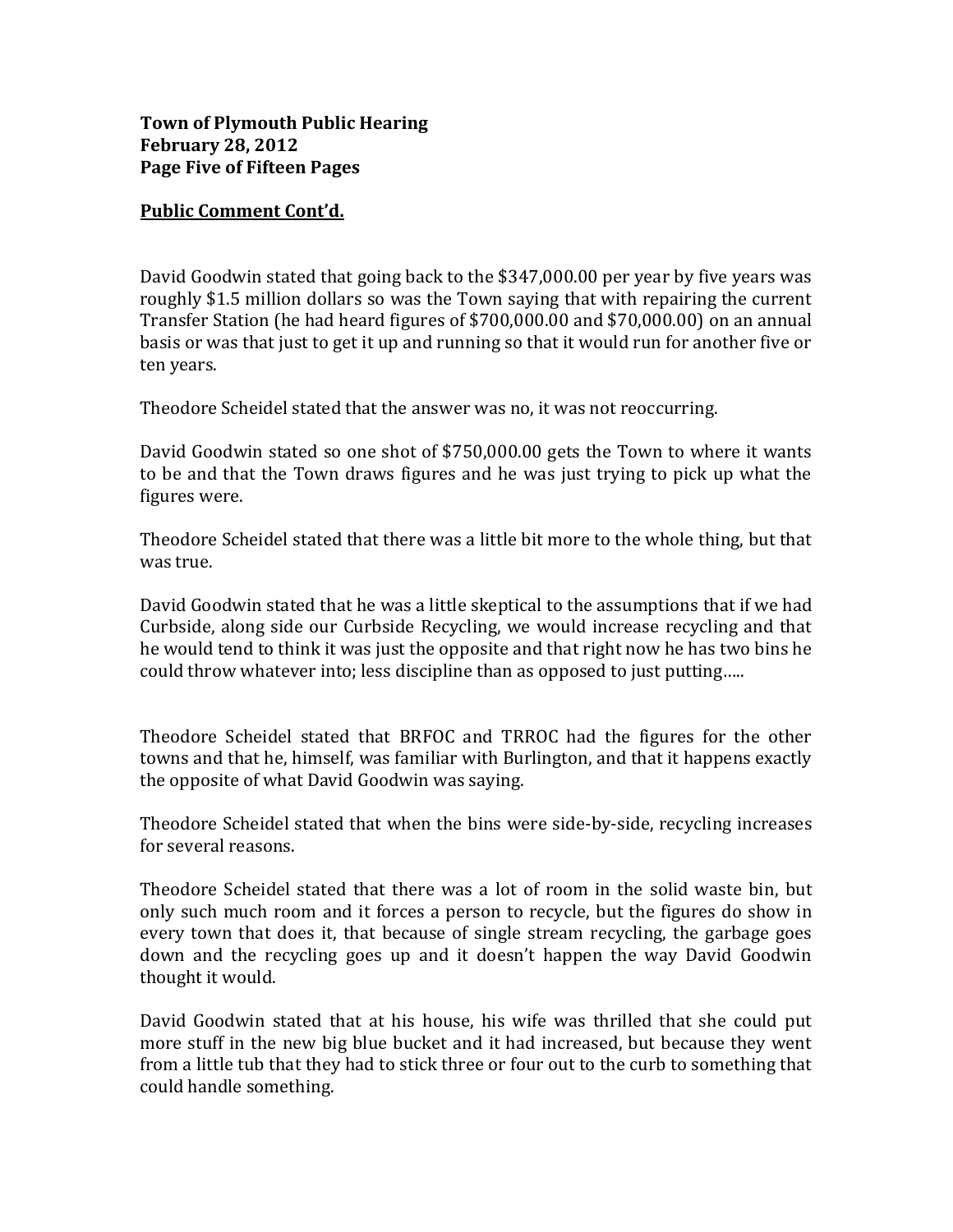# **Town of Plymouth Public Hearing February 28, 2012 Page Six of Fifteen Pages**

## **Public Comment Cont'd.**

David Goodwin stated that he was not sold on the Curbside Municipal Waste from several standpoints, but mainly, financially, because after five years that the claim will pay for the buckets and it would go down and the Town would have continual needs for upgrades and there would be new people in Town, so it may decrease, but there would still be a need for buckets.

David Goodwin stated that the fuel was estimated at \$3.25 just for residents and that diesel was currently running for \$4.30 per gallon and that if it were to go to \$5.00 or \$6.00 was there any provisions in the contract for the Contractor to make sure they get fuel surcharges.

Anthony Lorenzetti stated that there was no fuel surcharge provision.

Jason Manafort, CWPM Representative, stated that he did not believe there was surcharge table in the bid and that sometimes the contracts do allow for the price to go up and down, but they just assumed it in their fuel price.

David Goodwin question if the fuel prices (God forbid) were to go to \$6.00, \$7.00 or \$8.00 per gallon, would CWPM eat that in this contract.

Jason Manafort stated that CWPM would incur the cost because there were no provisions for change of price for fuel.

Arlene Wood, 16 Oakdale Road, Terryville, stated that years back the Town had a yearly pickup for bulk items, i.e. used furniture, etc. She further stated that it helped to prevent fires and would help with the blight and questioned if it were included in the contract.

Theodore Scheidel stated that the answer was yes, noting that it would be Option 1 with Bulk Waste Collected Curbside, twice per year, with a limit of three items per household, with the disposal fee paid for by the Town. He further stated that the other option was two weeks per year would provide roll-off containers at the Town's Transfer Station for residents to deliver bulky waste materials and that they would haul three containers (as needed) and that the Town would pay only for the disposal fees.

Theodore Scheidel stated that if the Town was to choose the curbside bulky waste, the Town would still accept it at the Transfer Station for the fee that was paid currently, and the Town would have to pay for the hauling.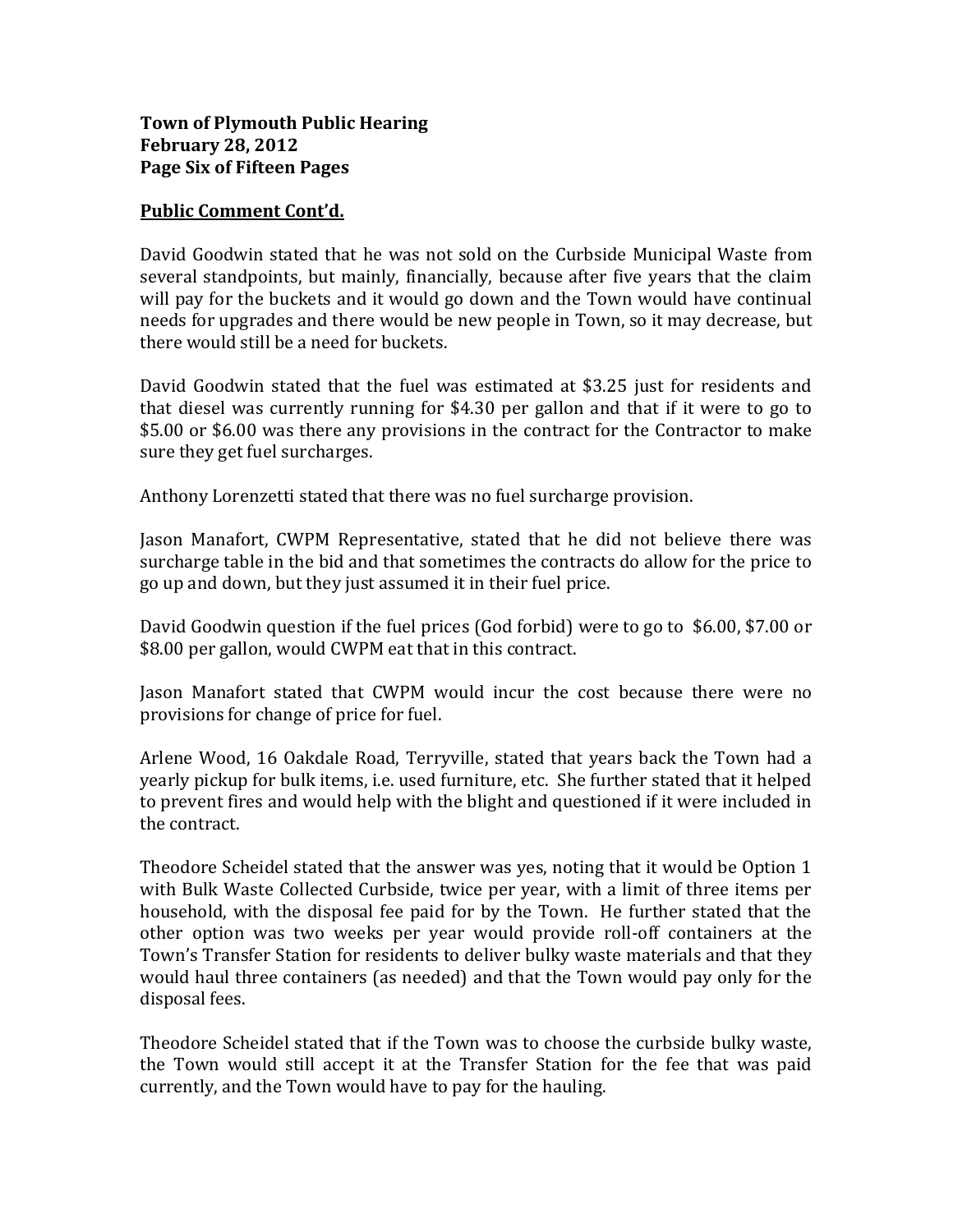# **Town of Plymouth Public Hearing February 28, 2012 Page Seven of Fifteen Pages**

#### **Public Comment Cont'd.**

Theodore Scheidel stated that the Town liked the curbside, but they know that many people like to go to the Transfer Station, as well.

Gerard Bourbonniere, 16 Fairmont Avenue, Terryville, stated that private curbside trash companies do not normally charge for extra trash left next to the containers and questioned if the Town's Curbside Trash Pickup went through, would CWPM do the same if a resident left extra trash by the receptacle.

Theodore Scheidel stated that it would not be picked up, however if the resident were to put the extra trash on top of the refuse in the container and left the lid up that would be picked up, noting the lid did not need to be closed. He further stated that the reason for this because it was automated.

Theodore Scheidel stated that there would be provisions for getting extra barrels, which would have to be paid for by the resident, but that in most instances residents would find that there was enough room in the container. He further stated that nothing was 100 percent and that there would be times when there was extra that didn't fit in the container.

Gerard Bourbonniere stated that in the City of Bristol, because of the over abundance of trash produced by a family, the cost of an extra bin was approximately \$150.00 per year. He further stated that this was instituted two years ago.

Gerard Bourbonniere questioned if there were any figures currently available if a household needed an extra bin.

Theodore Scheidel stated that a recommendation would be made to the Mayor/Council and the Board of Finance as to what the cost would be. He further stated that was what most towns did, and if the bins cost \$40.00 to \$50.00, the Town, at the very least, would get that amount of money back for the extra bin.

Gerard Bourbonniere questioned if the residents would still be able to utilize the Transfer Station if they had extra trash.

Theodore Scheidel stated that the Transfer Station would be open for the demolition, metal, etc., and there was a bucket there for recyclables, bottles for the Scouts would remain. He further stated that there was a debate about bringing extra garbage to the Transfer Station.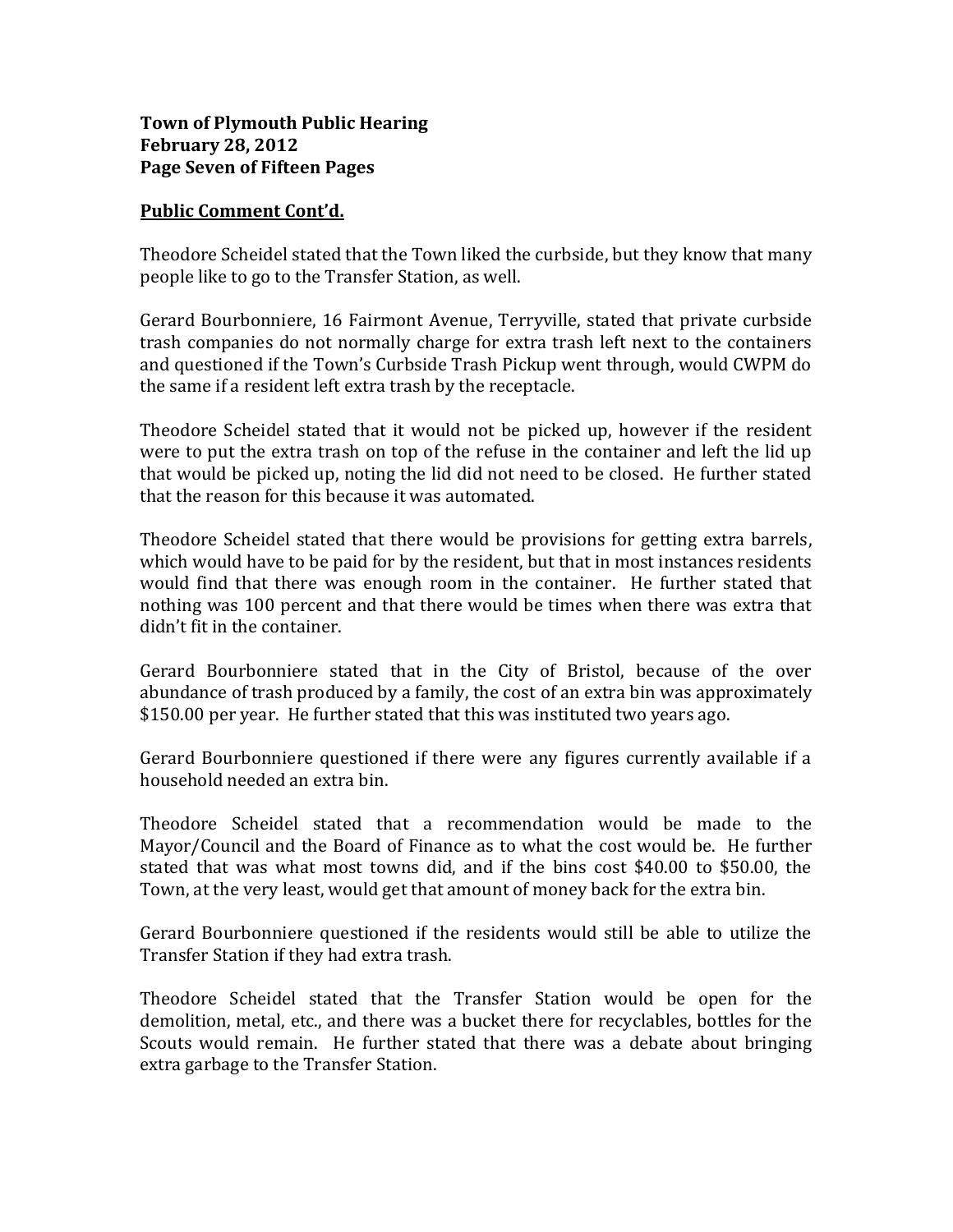# **Town of Plymouth Public Hearing February 28, 2012 Page Eight of Fifteen Pages**

## **Public Comment Cont'd.**

Theodore Scheidel stated that it would be counterproductive to allow solid waste and there would be added expense because you wouldn't be saving by not having any or any new equipment at the Transfer Station or replacement or even doing work around where the roll offs were now.

Theodore Scheidel stated that discussion had taken place about probably having a six or eight yard container at the Transfer Station for the Town's Highway Garage and for residential emergencies. He further stated that it was not to be abused and cited an example of a resident going on vacation, or an emergency, etc.

Theodore Scheidel stated that Greg Cody, the Transfer Station Attendant, did a very good job of keeping up with everything at the Transfer Station, but he needed a container there for his own use, as did the Highway Department.

Gerard Bourbonniere recommended that the Council follow what Theodore Scheidel had stated for residents that forgot to put their garbage out, and for emergences, vacations, etc.

Gerard Bourbonniere stated that when the City of Bristol instituted Single Stream Recycling, approximately four years ago, trash actually did go down; they don't throw away extra trash in the trash bin, they do use the recycling bin as Theodore Scheidel had pointed out.

Gerard Bourbonniere stated that it costs approximately \$65.00 per ton to throw trash away and that he had heard (a month ago) that the City of Bristol was looking at the fact that recycling was doing so well and that the tipping fee would go down to zero (\$0) dollars.

Theodore Scheidel stated that in the contract it stated that residents could purchase additional containers directly from the Contractor at invoice cost, plus \$25.00 delivery fee for each container requested.

Pattie DeHuff, 20 Lynn Avenue, Terryville, questioned if the \$70,000.00 or \$700,000.00 to fix the Transfer Station would be a one-time fee.

Theodore Scheidel stated that those were the last numbers received.

Pattie DeHuff questioned if the Town actually had to fix the Transfer Station and was it something that must be done according to DEEP.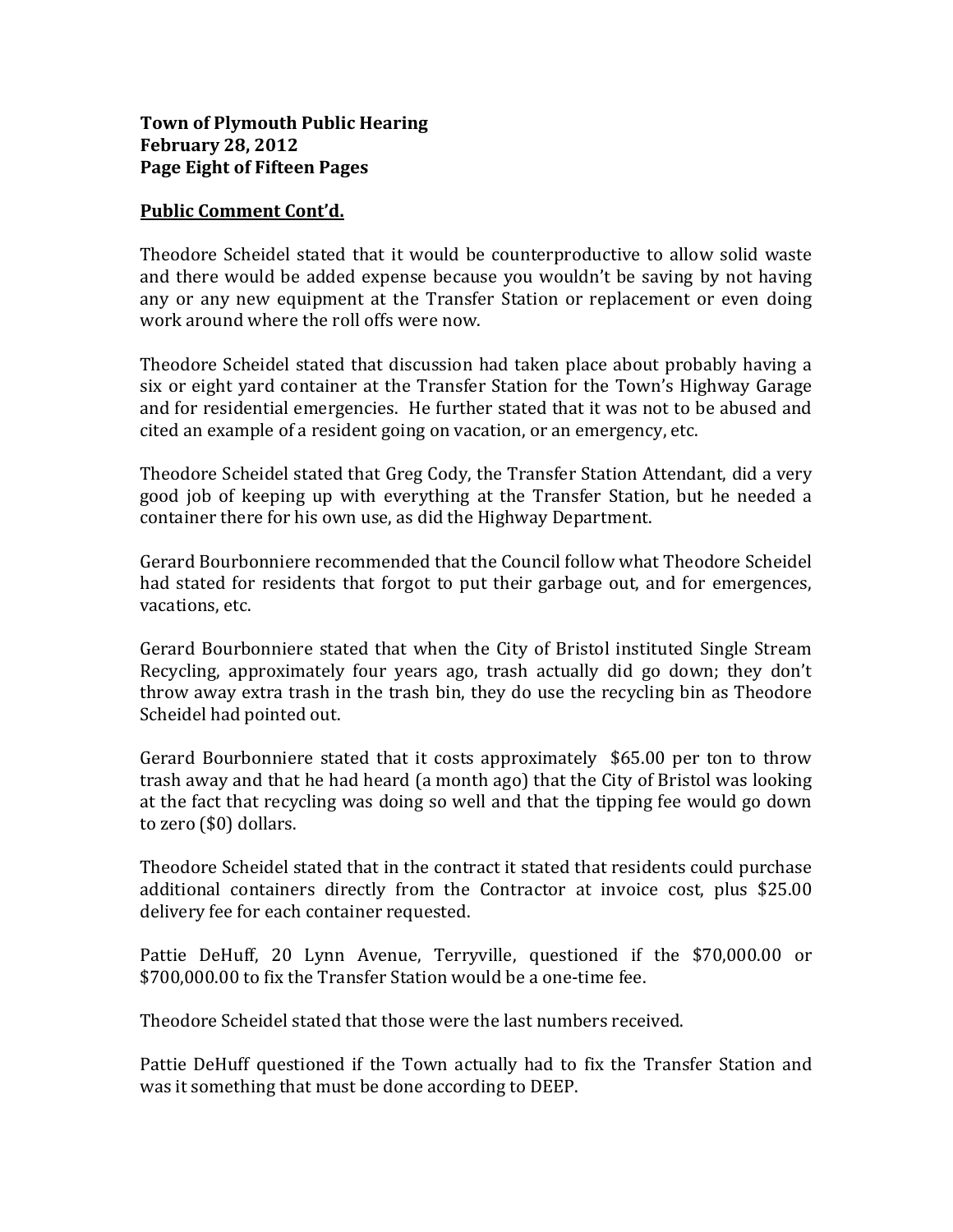# **Town of Plymouth Public Hearing February 28, 2012 Page Nine of Fifteen Pages**

#### **Public Comment Cont'd.**

Anthony Lorenzetti stated that the Hopper at the Transfer Station regularly needs repairs and that when it is used the tank below it has to be pumped out and there would be savings in not having to do these things and further, that the DEEP was not mandating anything at this time.

Anthony Lorenzetti stated that the more solid waste that the Town handles, the more equipment the Town ends up needing. He further stated that a few years back the Town had to purchase some trailers for the Transfer Station and noted that they have a life to and would have to be replaced like the system that was being utilized.

Pattie DeHuff questioned if she understood correctly that there was a fee to operate the Hopper and also questioned if there would be an additional fee that the DEEP would require from the Town if the Town were to close the Transfer Station.

Anthony Lorenzetti stated that under either proposal the Town would not be closing the Transfer Station, but might end up making some modifications.

Pattie DeHuff questioned if the Town voted in favor of the Curbside Pickup and closed it to residents bringing in weekly trash, could it be reopened in the future and utilized (exactly as Town uses it currently) should the Town decide to do away with the Curbside Pickup.

Theodore Scheidel stated that the State permit calls all of the facilities Transfer Stations and the permit was the same whether the towns collect solid waste at them or not.

Theodore Scheidel stated that if a town does collect solid waste at its transfer station then there were more rules that the town would have to comply with, but as long as the town holds the permit the town could go back to that area and collect solid waste again.

Pattie DeHuff questioned if there would ever be a time when the DEEP would tell the Town it had to do some type of capping like the Town had done at the landfill.

Theodore Scheidel stated that there was no real capping there, however DEEP might tell the Town that it had to do some test or remediation there to make sure that there was no contamination.

Theodore Scheidel stated that DEEP was always changing the rules and that was the reason why we see less and less Transfer Stations.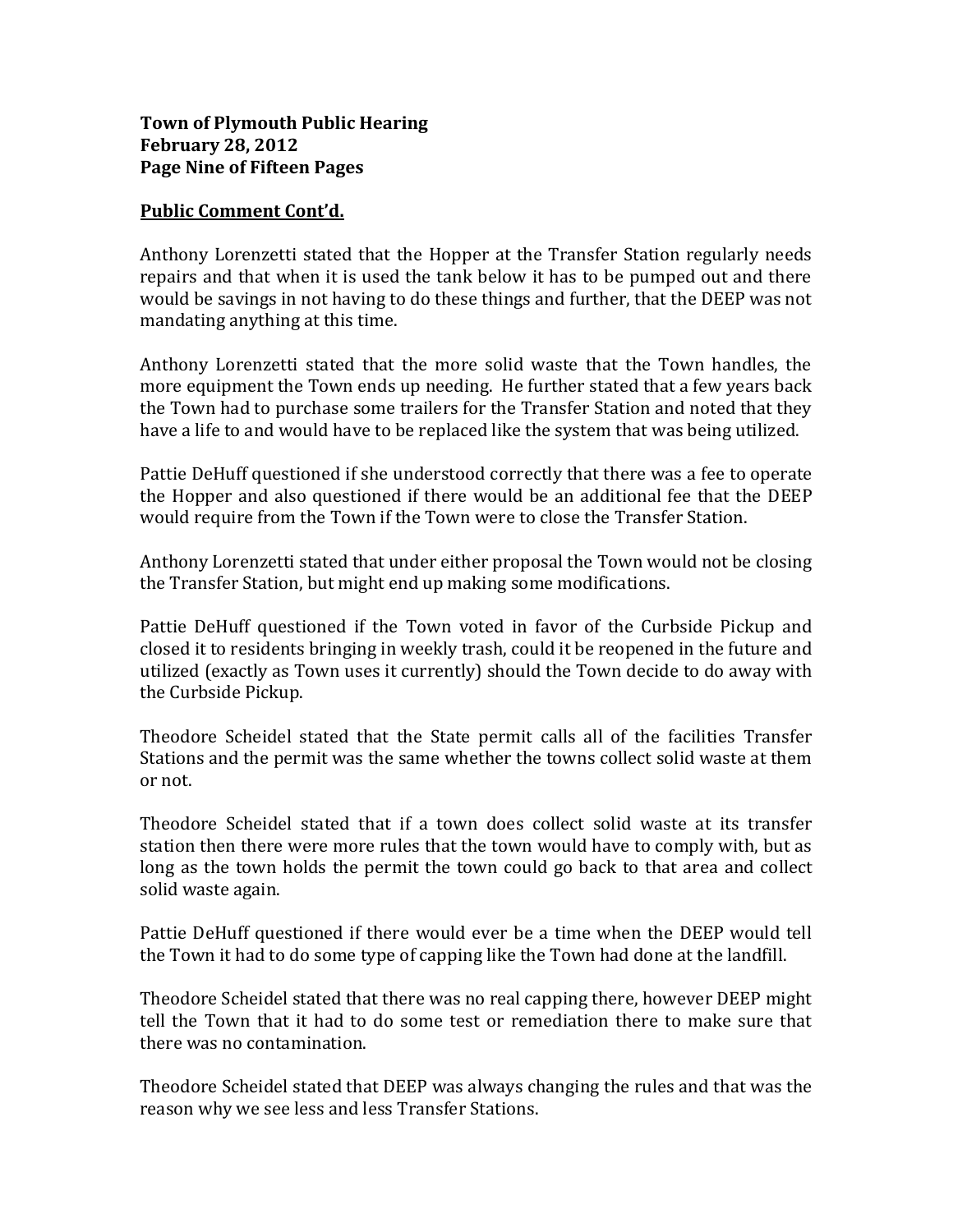# **Town of Plymouth Public Hearing February 28, 2012 Page Ten of Fifteen Pages**

#### **Public Comment Cont'd.**

Pattie DeHuff stated that she thought she'd be afraid because DEEP does keeps changing the rules and that the Town wouldn't be able to get back into the Transfer Station for those that do like to utilize it.

Anthony Lorenzetti stated that years ago the DEEP had moved to what they call a General Permit that allowed different things at the Transfer Station and it was really a registration procedure at this point in time.

Richard Whitney, 183 Lake Plymouth Boulevard, Plymouth, stated that he thought Curbside service would be nice because he gets zero for services from the Town for the close to \$3,500.00 he pays in taxes to the Town. He further stated that he was concerned because the Town was asking for \$9.8 million for the big road project, the Town was asking for money to pay for Curbside Service and he noticed on the website that the Town would be asking for \$242,000.00 for some kind of Energy Conservation Program and he knows that most people's property values went down in Town and that meant that the Town would have to raise the mill rate to keep the tax level the same.

Richard Whitney stated that by itself he was not necessarily against Curbside Trash Pickup, but added into the other things he did not know where he was supposed to come up with more money for taxes that were already to high, noting that he lost his job two years ago, and the new one that paid a lot less, had long hours and no benefits. He further stated that the morons in Washington, and the moron in the White House was going to require that he get insurance and that would steal more money for him and forcing him to pay for insurance would be another burden on him.

Richard Whitney stated that he did not have kids in the school system, noting that he didn't have any kids, not that he didn't want them; it was because he couldn't afford kids because of the Federal, State and local government stealing money out of his check every week. He further stated that it was unethical for him to have kids or buy anything that he couldn't afford and that he wouldn't.

Richard Whitney stated that he didn't go to the February 27, 2012 Public Hearing because he could only handle one night of agita per week.

Richard Whitney questioned when the government was going to quit borrowing and pay for stuff that we could afford, noting that he remembered people saying after the big school project that the Town wouldn't ask for anything large again for years.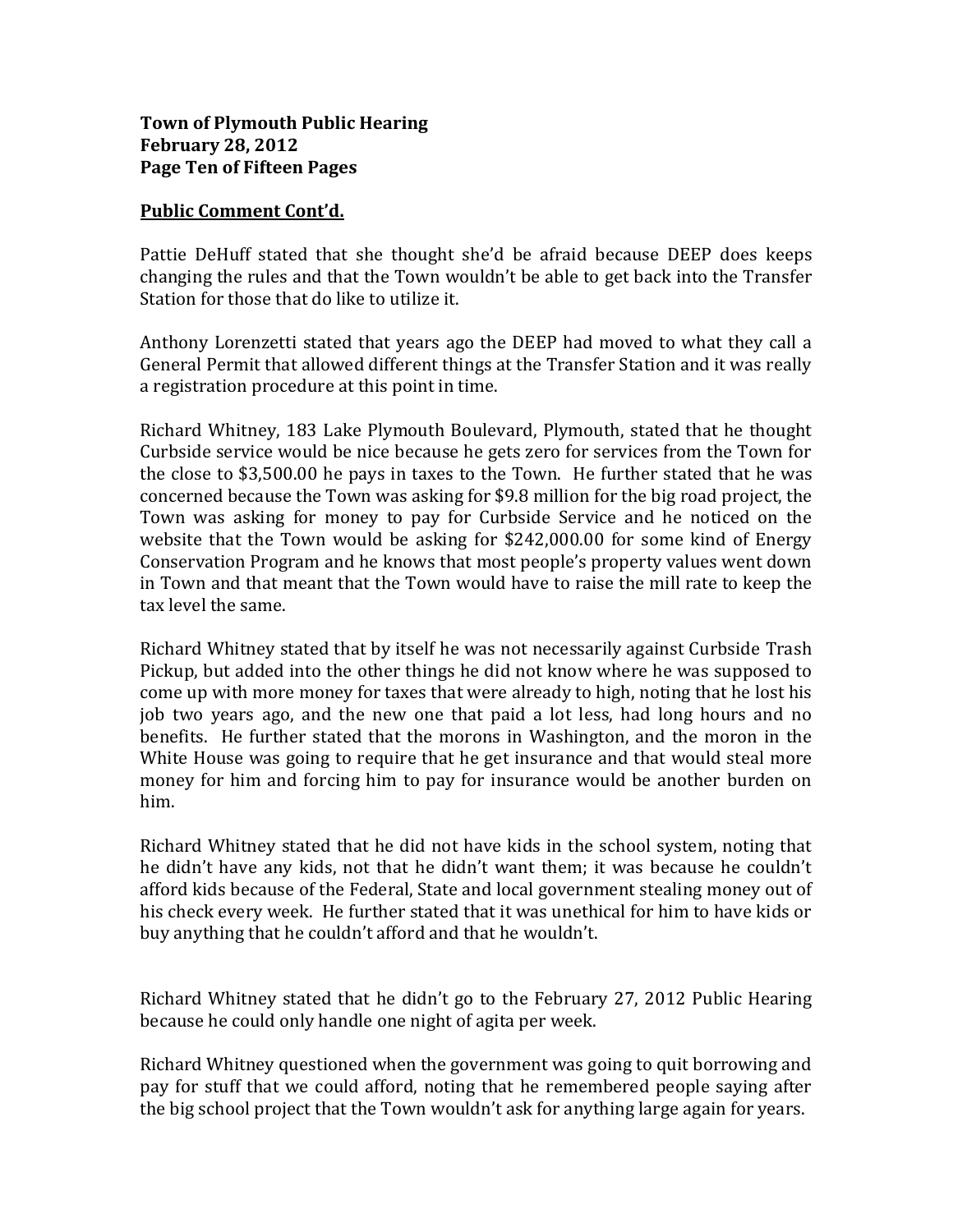# **Town of Plymouth Public Hearing February 28, 2012 Page Eleven of Fifteen Pages**

#### **Public Comment Cont'd.**

Richard Whitney stated that a couple of years later we have to spend a couple of million dollars more, noting that it never ends.

David Goodwin question what the Municipal solid waste had gone down to in tonnage since the Town was going to the Single Stream Recycling, therefore in the tipping.

David Bertnagel stated that he had come up with a net cost of \$310,000.00 and the difference between that number and Theodore Scheidel's (\$345,000.00) was \$35,000.00 to-date, and in the current budget.

When questioned about the current cost of tipping fees by David Goodwin, Theodore Scheidel stated that the cost was \$20.00 per recycling and \$64.50 for garbage and bulk would be reduced in July.

When questioned by David Goodwin, Anthony Lorenzetti stated that the Town's guaranteed tonnage of garbage was approximately 6,000 tons, noting that included commercial essential and non-essential waste.

David Goodwin stated that this was about the fourth time that the Town had gone about the curbside pickup thing and that he had only 45 minutes to examine the information and that he was just trying to get where we could all understand it.

When questioned by David Goodwin, Anthony Lorenzetti stated that \$383,000.00 budgeted for everything, not just the transfer station, but commercial waste as well.

When questioned by David Goodwin, Anthony Lorenzetti stated that the Town would have partial savings (\$50,000.00 to \$60,000.00 per year) because of the waste that goes to the Transfer Station that the Town pays CWPM to haul it.

David Goodwin stated that the trash pickup would go from roughly \$300,000.00 for tipping fee to \$610,000.00 if he understood it correctly.

Theodore Scheidel stated that those figures were correct.

Richard Whitney questioned if the Town would be paying double what it was currently paying to do the curbside collection.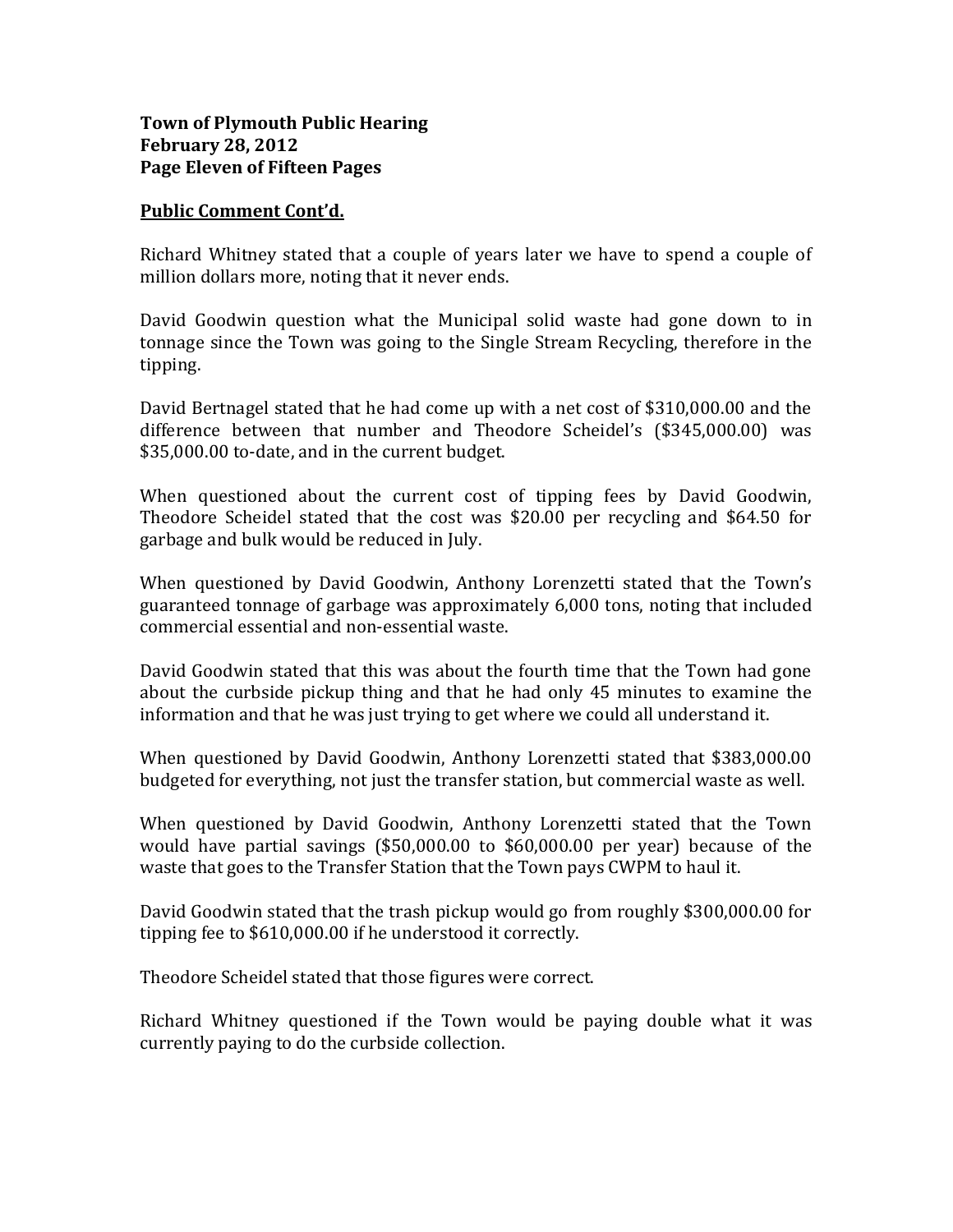# **Town of Plymouth Public Hearing February 28, 2012 Page Twelve of Fifteen Pages**

## **Public Comment Cont'd.**

Theodore Scheidel stated that he was comparing the hauling and the tipping with David Bertnagel's figures and that the savings with salaries, benefits and normal equipment upkeep there would be other savings, but there would be a budget figure of the \$300,000.00 (give or take) for the tipping fee and a \$347,000.00 figure for the new hauling and that it would be approximately two-thirds or 75% higher of what we now pay, not double.

Dan Donovan, Hancock Court, Plymouth, stated that the Town had lost back the Municipal trash pickup back in the eighties to recoup the money that the Town was spending on it and now the Town was putting it back out there and questioned what happens when the Town doesn't renew the contract and the there wasn't a Transfer Station.

Dan Donovan stated that the bill for the contract was only good for five years and that after that it would go up and as far as four years ago when the vote came up he had heard the same thing that monies would have to be put into the Transfer Station up to code and that as far as he knew it still wasn't up to code and very little had been done to bring it up to code.

Dan Donovan stated that bringing it up again was past practice and he didn't like it and there was nothing that he could do about it.

# **Council Comments**

Town Councilman Zagurski questioned which two days and what kind of hours would the Transfer Station be kept open.

Anthony Lorenzetti stated that one of the two days would probably be a Saturday and that the hours had not been determined as yet.

Town Councilman Zagurski stated that he liked the idea that people could still bring their trash to the Transfer Station, but felt that a six-yard tractor would not be large enough because he knew there would still be quite a few people bringing stuff in and that he would need at least a thirty-yarder.

Anthony Lorenzetti stated that the Town would have to see how that went, noting that he had not gone over the top with his personal solid waste bucket and recycling buck, excepting at Christmas time he tends to have a little extra.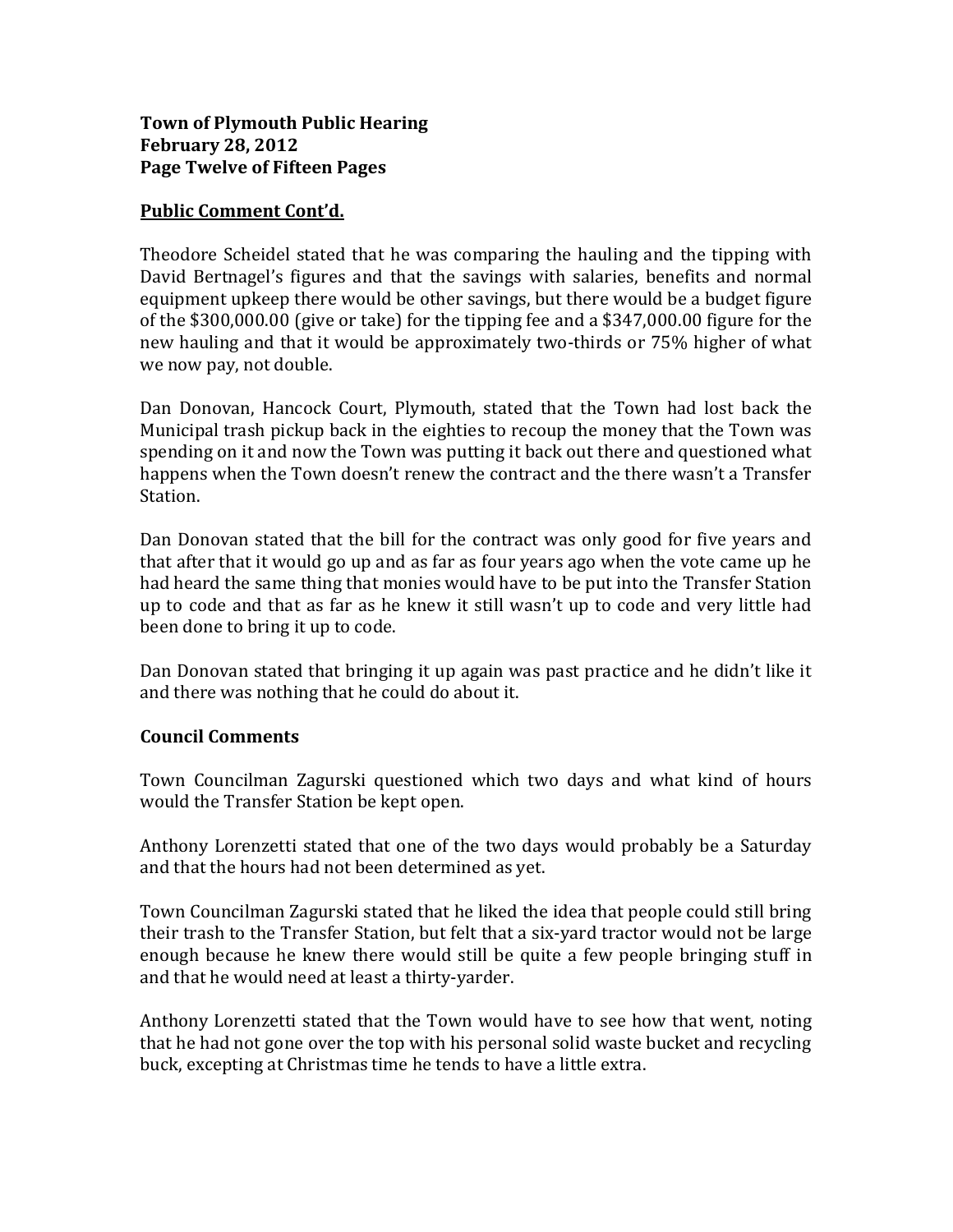## **Council Comments Cont'd.**

Town Councilman Zagurski stated that he was in total agreement with Gerry Bourbonniere and that periodically he would miss bringing his garbage to the side of the road and that he would not want to keep it for a week and that it would be nice to have some place to bring it and that he would support having a dumpster at the Transfer Station.

Town Councilman Zagurski stated that he was frustrated by having to go to the Town Hall to get a permit to throw something away at the Transfer Station and questioned if there were anyway to automate this process and pay right at the Transfer Station. He further questioned if Anthony Lorenzetti had thought about putting a scale at the Transfer Station for demolition materials.

Anthony Lorenzetti stated that was one of the items that was originally discussed with the upgrade and that the City of Bristol was presently going through this and they would be a model to have discussion with about the issue, what it would entail, cost, etc.

Gerard Bourbonniere explained the process at the City of Bristol, known as a "pay as you throw", that they had two scales and that that you utilize a debit card with \$100.00 on it minimum or it can't be used. He further stated that there was a weigh in and a weight out with \$.04 per pound for disposal with no money exchange at the Transfer Station and that it had to be done at City Hall. Gerard Bourbonniere stated that if you did not have a debit card you would not be allowed into the Transfer Station and that the only problem the city was experiencing with the process was how they would institute it.

Anthony Lorenzetti stated that DEEP would like to see this type of program everywhere because it encourages recycling.

Town Councilman Zagurski stated that he wanted to be assured, noting that it was his biggest concern, that if in five years the rate of Curbside Trash Pickup were to quadruple, the Town would still be able to go back to the Transfer Station if the Town wanted to.

Anthony Lorenzetti stated that as long as the State was still doing General Permits for Transfer Stations, the Town would be able to. He further stated that there were procedures to follow at a Transfer Station and that the General Permit shows what those things were. He further stated that as it stands today, the Town would be able to do that, however he could not predict what the DEEP would be doing in the future.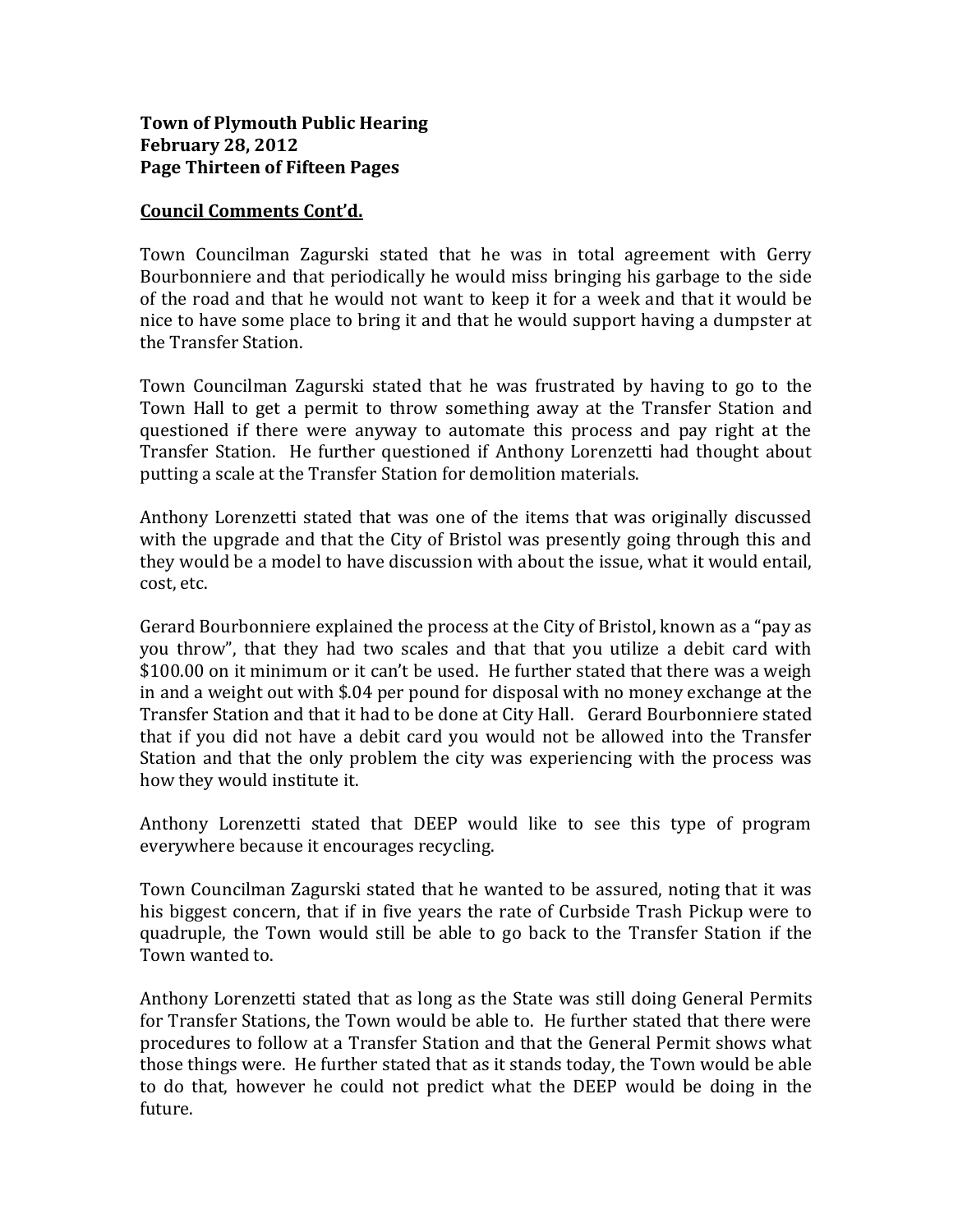## **Town of Plymouth Public Hearing February 28, 2012 Page Fourteen of Fifteen Pages**

## **Council Comments Cont'd.**

When questioned by Town Councilwoman Schenkel if the estimate to repair the Transfer Station was approximately \$700,000.00, Anthony Lorenzetti stated that figure came from redoing the Hopper operation, Hopper equipment, deterioration on the site itself (parking lot) and reconfiguring the site.

When questioned by Town Councilwoman Schenkel, Anthony Lorenzetti stated that Curbside Trash Pickup would reduce some of the traffic and would help with the deterioration of the driveway, however the Town would still be collecting the waste and demolition material, and that there be some extended life for the equipment not being utilized i.e. the backhoe, the loader, etc.

Town Councilman Ferreira stated that he presently pays for trash pickup, noting that was his option. He further stated that he thought the \$300,000.00 for tipping was being included in the \$347,000.00 with the new contractor to do curbside pickup.

Anthony Lorenzetti stated that everyone needed to realize that the \$300,000.00 for tipping fees was already currently in the Public Works budget.

Town Councilman Ferreira stated that he would do everything that he could to try not to raise taxes in Town and to try to be as creative with the money that the Town now has, noting that every dollar counts.

Town Councilwoman Murawski stated that she wanted to thank the Public for coming out and speaking. She further stated that she wanted to thank Tony, Ted and David for the information they had provided.

Town Councilwoman Murawski stated that her two biggest concerns had been that people would not be able to bring any of their household trash to the Transfer Station should they have extra.

Town Councilwoman Murawski stated that her second concern had been that the Town would not lose its permit if the Town didn't use the Hopper for five years and that it could go back to using it pending no changes in the State.

Town Councilwoman Murawski stated that she was in favor of allowing the Townspeople to decide whether or not they wanted to pay for the cost of Curbside Trash Pickup.

Town Councilman Foote stated that the Referendum was the way to go.